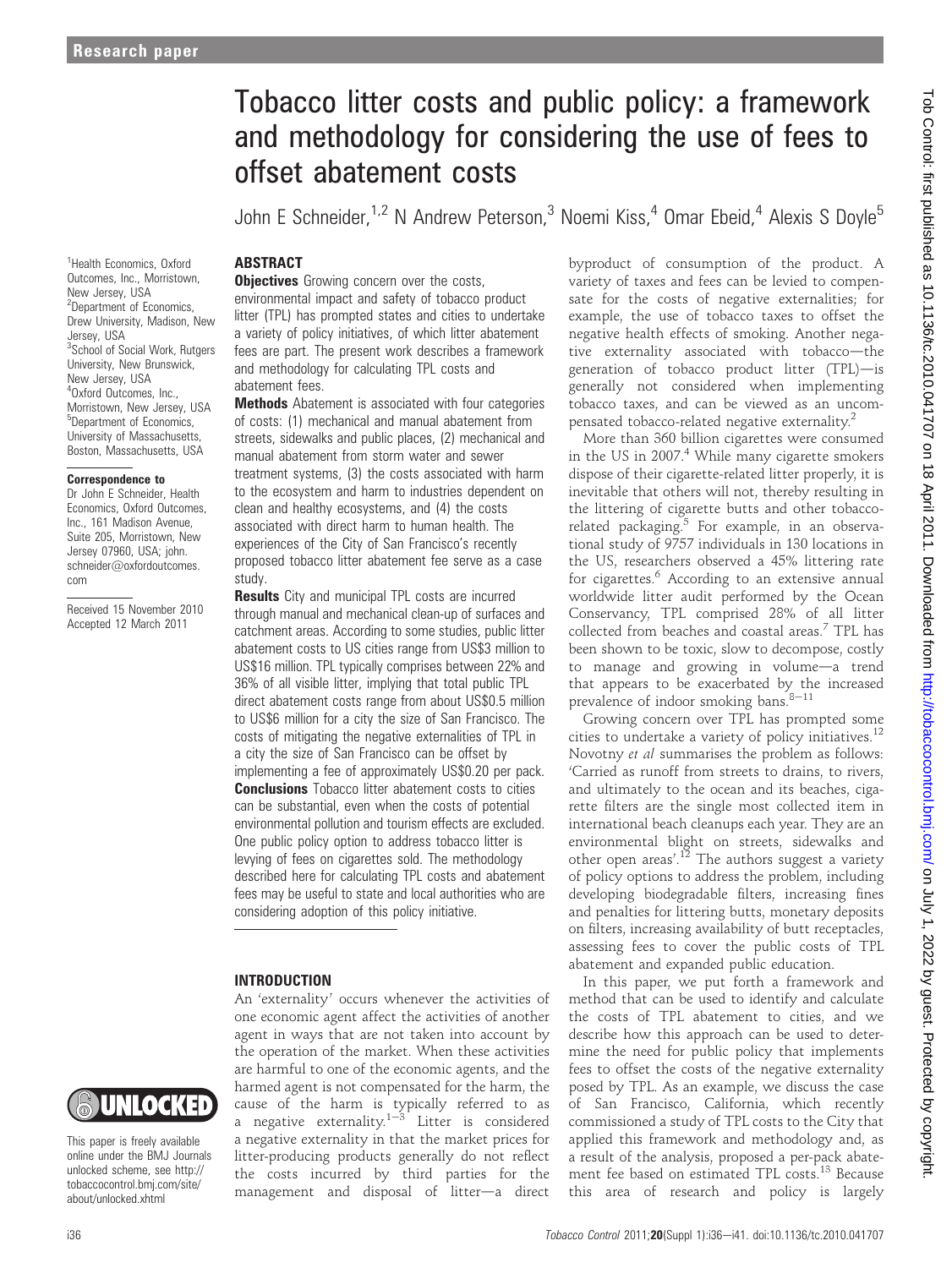underdeveloped, and consequently there is a paucity of peerreviewed resources from which to draw upon for evidence, this research was needed to develop a conceptual and methodological foundation upon which to build an empirical literature on the costs of TPL as an uncompensated tobacco-related negative externality.

### Conceptual model

The development of a methodology for studying TPL costs to a city, county or state requires a framework that considers the sources and accumulation of TPL and how these produce direct and indirect costs (figure 1). Cigarette butts and other TPL, when disposed of improperly, are typically dropped, flicked or flushed into streets, sidewalks, parks, toilets and so on. Following disposal, TPL either accumulates in the vicinity of disposal or migrates to other areas through gutters, culverts, and drainage and sewage systems. TPL abatement includes the collection of litter at or near the source using a combination of manual clean-up, mechanical street/sidewalk sweeping and power washing. TPL abatement is also necessary at centralised accumulation sites, such as storm drains, sewers and treatment plants. Mitigation at centralised sites includes storm drain clean out, sewer clean out (eg, cleaning debris screens and filters at sewage treatment plants) and others forms of manual clean up.

The total direct costs of TPL abatement  $(TC_{TPL})$  is primarily associated with mechanical and manual abatement from streets, sidewalks, parks and other public places, storm water and sewer treatment systems.<sup>14-16</sup> These activities are typically carried out by departments of public works, parks and recreation, transportation, and public utilities. Total abatement costs are primarily a function of the amount of accumulated TPL  $(Q_{TPL})$ , the average unit costs of abatement activities ( $AC$ <sub>TPL</sub>, which, for example, can be thought of as cost per cubic meter of litter collected) and the desired level of clean-up effort  $(\alpha)$ . Thus, total public abatement costs can be expressed as  $C_{\text{TPL}} = \alpha$  $(AC_{TPI} \times Q_{TPI})$  where  $0 \le \alpha \le 1$ . The indirect costs of TPL include harm to businesses, tourism, ecosystems and human health.<sup>11 12</sup>  $17-29$ 

#### **METHODS**

There are several ways in which the components of  $C_{TPL}$  can be measured, and each of these approaches is associated with a set of tradeoffs. To begin, we assume that a city or municipality



establishes as its objective to clean up all litter, such that  $\alpha=1$ . This assumption implies that the total costs of TPL abatement is a function of the total units of litter and the abatement costs per unit of litter (ie,  $C_{TPL} = f(AC_{TPL}, Q_{TPL})$ ). The following sections provide an exploratory discussion of methods to measure TPL quantity and TPL abatement costs, and how those components can be used to develop an externality-based fee.

### **Quantity**

There are several options for measuring the amount (or share) of TPL in a city or municipality. In this article, we focus on two options-one based on data from litter surveys and the other based on data on tobacco sales. Litter surveys have been conducted in several cities and some cities conduct annual or periodic surveys of litter employing a consistent methodology over time. Surveys of 'visible' litter can be used to generate an estimate of the percent of all litter that is TPL (for convenience we hereafter refer to this percentage as  $\lambda$ ). According to an extensive literature review conducted by RW Beck and Keep America Beautiful (KAB)<sup>16</sup>, litter studies conducted in the past decade have reached remarkably similar findings, with  $\lambda$ estimates ranging from  $23\%$  (Toronto) to  $37\%$  (Iowa),  $16$  and a national survey of visible litter by KAB found that cigarette butts comprise 36% of all visible litter.<sup>30</sup> In addition, as reported earlier, coastal clean-up studies, such as the annual survey conducted by the Ocean Conservancy, generate TPL estimates falling in the range of urban visible litter studies (28% in the most recent survey for which data are available).<sup>7</sup> The attractiveness of this approach is that it offers a means to 'weight' aggregate department-level litter abatement cost estimates, resulting in a share of total litter costs that are attributable to TPL.

An alternative approach to estimating TPL quantity is to adjust cigarette sales data for the propensity for tobacco products to be disposed of improperly. Earlier, we cited a study by Action Research and KAB, which conducted a survey of 9757 individuals in 130 different locations nationwide. The study found that TPL was associated with a  $65\%$  littering rate.<sup>31</sup> For the 360 billion cigarettes sold in the US, this littering rate would result in 234 billion cigarette butts disposed of improperly. The limitation of this approach is that it is difficult to link the result with abatement costs because city departments do not generally track litter costs by the amount or volume of litter, particularly specific kinds of litter.

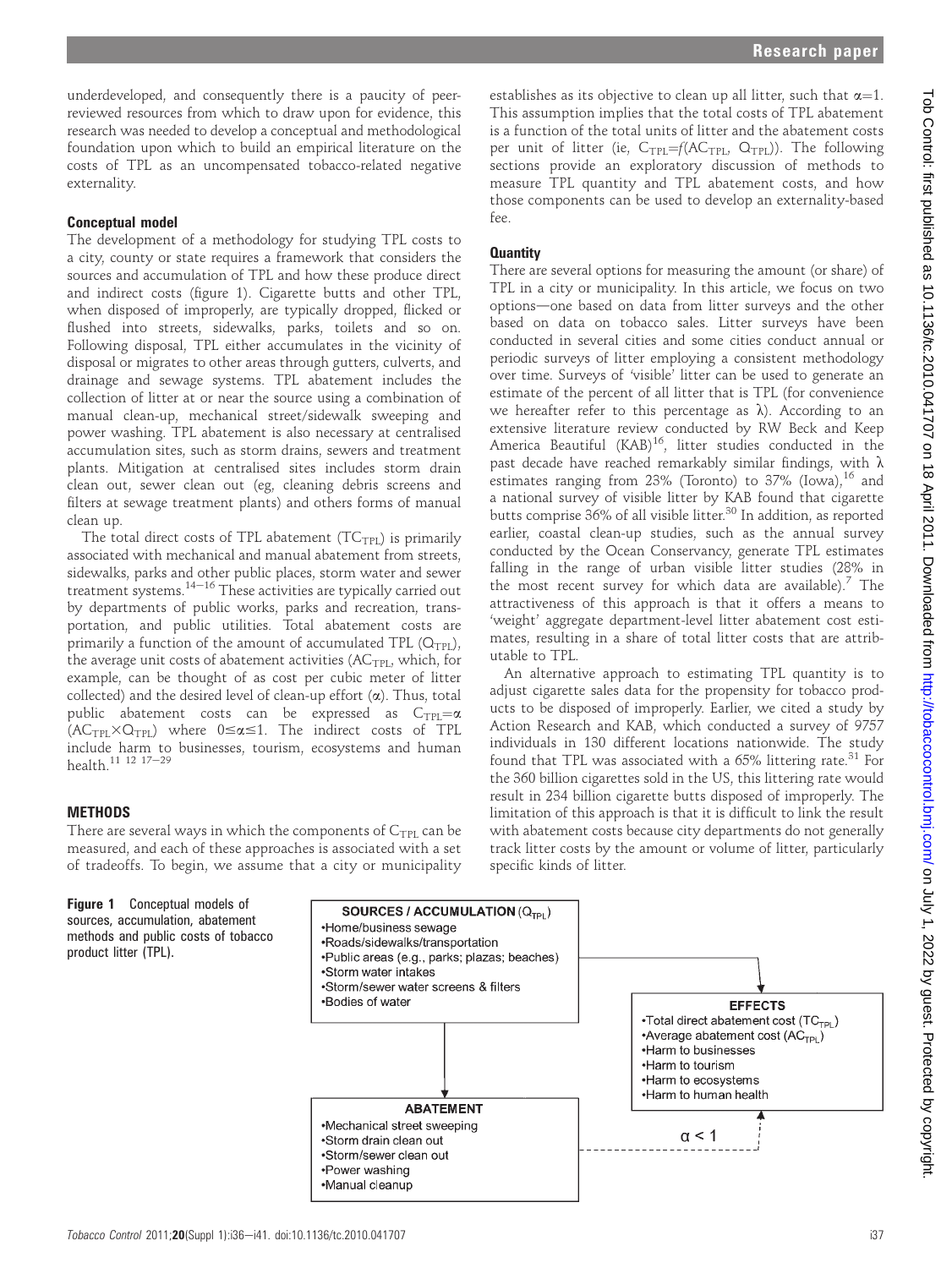#### Abatement costs

There are two primary challenges in measuring the costs of TPL abatement. First, cities do not generally account for TPL abatement costs distinct from aggregate litter abatement costs. Second, departments charged with litter abatement do not typically link their efforts to a specific volume or weight of litter, whereby a department would be able to report, for example, cost per cubic meter of litter collected. However, cities do in most cases cities do account separately for aggregate litter and clean-up activities as distinct from other public works functions (see, eg, Reep America Beautiful, Beck RW<sup>16</sup>, Keep America Beautiful, MSW Consultants<sup>30</sup>, City of Baltimore<sup>32</sup> and Pitfield and Rathbone33). These estimates are typically based on cost reports surveyed or collected from the departments responsible for the bulk of litter abatement activities; for example, public works, parks and recreation, port commissions and authorities, municipal transportation authorities, and public utility commissions. Some estimates of the total costs to cities of litter abatement range from US\$2.90 per capita (about US\$3 million for a city with 1 million residents) to US\$5 million (Baltimore) to US\$16 million (Toronto).16 30 Estimates vary by level of abatement effort and assumptions regarding inclusion/exclusion of cost components associated with abatement activities.

In the context of the expression put forth in the conceptual model, total direct public TPL abatement costs can be expressed as  $C_{TPL} = \lambda TC_L$ , where  $TC_L$  is the total cost of aggregate litter abatement in the city. In this expression, it is important to emphasise that  $C_{TPL}$  is a direct cost. Direct costs of litter abatement will generally underestimate the total costs of litter because indirect costs can be substantial but generally more difficult to accurately measure. The impact of litter on businesses and tourism has been well documented. According to the Florida Litter Study, the typical business in Florida spends an average of more than US\$2400 per year to clean up litter.<sup>24</sup> Of the businesses surveyed, 98% indicated that the presence of litter lowered property values and had a negative impact on business sales. Similarly, the connection between litter and tourism has been widely reported.<sup>16 17</sup> <sup>20</sup> <sup>22</sup> <sup>34-36</sup>

Perhaps more importantly, the environmental impact of TPL appears to be substantial based on some recent studies, and indirect costs associated with environmental impact have the potential to be substantial given the estimated volume of TPL in the environment. Cigarette butts are designed to capture some of the chemicals present in cigarette smoke, which means that the typical used (or smoked) cigarette butt contains some combination of ammonia, formaldehyde, butane, acrylonitrile, toluene, benzene, alkaloid nicotine and many other chemicals. When burned, many of these chemicals form new compounds.<sup>11 12 27 29</sup> Several studies have found that cigarette butts represent a potent toxin to organisms, ecosystems and humans, the costs of which have the potential to be substantial given the volume of TPL in the environment.<sup>11 12 25-29 37 38</sup>

## Fee calculations

In this section we consider two broad public policy approaches to devising fee structures to recoup the costs associated with TPL abatement. There are a number of feasible options to designing fee structures to correct externalities $^5\!;$  in this section we briefly discuss two options. In many states, existing tobacco tax collection systems offer a potential apparatus upon which to add an abatement fee. The first and perhaps most straightforward approach is to spread TPL abatement costs across all tobacco sales in the city, and assess a proportional fee to each sale such that the total fees collected at year's end equal total TPL abatement costs. Per-pack fees will increase the net price of cigarettes, thereby potentially decreasing sales due to the elasticity of demand for cigarettes $39-45$  and requiring an off setting adjustment to assure targeted fee revenue.

An alternative approach is to spread abatement costs across all sellers of tobacco products, based on an estimate of each seller's tobacco product sales volume in a given year. Sales volume data at the product code level can be obtained from the US Economic Census, and these data can generally be obtained for specific US cities. Sellers could be grouped into 'sales channels' (eg, grocery stores; liquor stores; convenience stores; etc) and abatement costs could be spread across sales channels in the city proportionately based on the 'contribution' of each sales channel to overall tobacco sales. Assuming that sellers will pass the fees onto consumers in the form of higher prices, elasticity may also need to be taken into account.

For both approaches, another important consideration is to adjust the 'packs sold' data to reflect in-migration and outmigration of sales. Cities will want to avoid assessing fees on its sellers for tobacco litter brought in from outside city limits, and the likewise cities will not want to collect fees from its sellers for tobacco that is carried out of the city and potentially littered elsewhere. A reasonable approach is to consider these effects as offsetting, but another approach would be to consider whether inflows might differ from outflows for certain cities.

## Case study: San Francisco

In this section we summarise the experiences of the City of San Francisco to develop a 'maximum permissible' per-pack mitigation fee to recoup some of the costs the City incurs each year to clean up TPL. $^{13}$  In the context of the conceptual model, the approach taken was to solve the expression  $C_{TPL} = \lambda TC_L$ , where  $TC<sub>I</sub>$  is the total cost of aggregate litter abatement in the City. The chosen fee structure was to spread the abatement costs across all tobacco sales in the City and assess a per-pack fee.

It is also important to note that at the time of this writing, the City of San Francisco was considering fees but facing a new hurdle in the recent statewide passage of Proposition 26, which would greatly restrict the ability of California cities and municipalities from imposing 'externality offset' fees of any kind. Thus, the experiences of San Francisco are reported here to illustrate one way the problem might be approached rather than a full accounting of the final process carried out by the City. In addition, the content of this section is based on the authors' observations and in no way reflects the ideas and opinions of the City of San Francisco.

To estimate  $TC_L$ , City departments were asked to report their total direct operating costs attributable to general litter management, collection and abatement. These costs were reported to be approximately US\$25 million in 2009, with the vast majority of costs incurred by the Department of Public Works (DPW). Abatement activities already covered under existing fee structures and programmes (eg, Public Utility Commission TPL costs, which are factored into PUC rate setting) were excluded.

The City conducted Street Litter Audits (SLAs) in 2007, 2008 and 2009. In 2008, the San Francisco Department of Environment reaudited the 2007 sites and added additional sites to strengthen the litter observations.<sup>46</sup> An additional data collection method was added to field work activities during the April 2009 litter audit.<sup>47</sup> The San Francisco Department of Environment requested that consultants examine 32 sites to observe all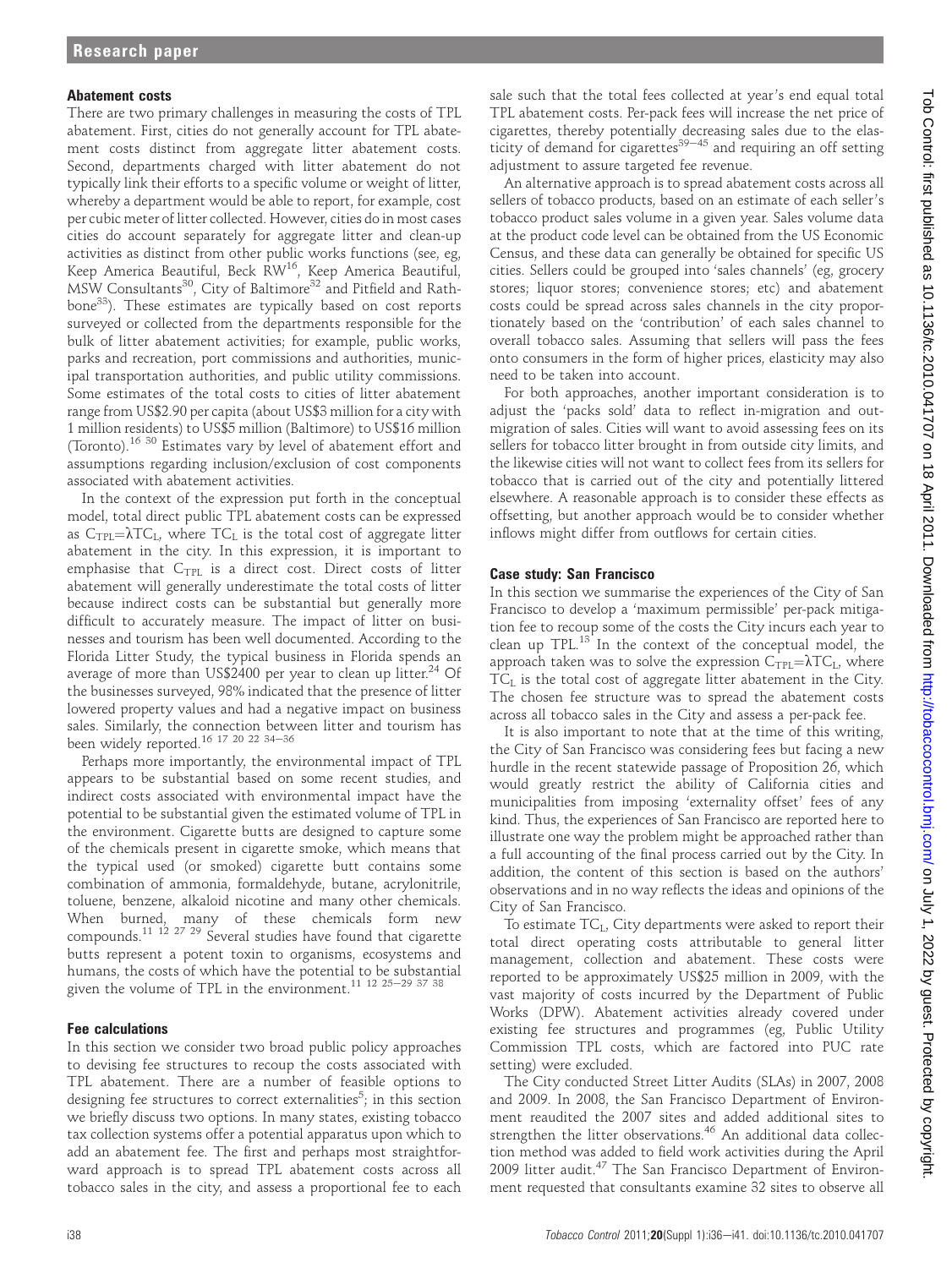small litter and large litter of those sites. TPL was found to represent 22.5% of all litter in these sites, an estimate remarkably similar to the TPL shares reported in litter audits and cleanup projects conducted in other cities and beaches.<sup>7 16</sup>

Total TPL costs to the City were calculated by multiplying the TPL share of 22.5% by the total annual litter abatement cost of US\$25 million in 2009, resulting in a base TPL abatement cost estimate of US\$5.6 million. To this amount, the City elected to add costs associated with administering the fee and the costs of a public anti-littering campaign, which together raised the annual total costs to approximately US\$7 million.

The calculation of per-pack fees involved several steps. First, data on cigarette packs sold per capita in California were obtained from a variety of sources. $48-50$  The CDC reported a 'packs per capita' value of 31.8 for California. To verify, the 2007 California Health Interview Survey data were used to estimate smoking prevalence and the number of cigarettes typically smoked per day in San Francisco. These data show remarkably similar results, suggesting that 31.8 packs per capita was an appropriate estimate for the state and for San Francisco. Second, in order to convert the packs-per-capita data into a measure of packs purchased in San Francisco per annum, data were adjusted for the influx of daytime commuters and daytime and nighttime visitors and tourists.<sup>51-53</sup> An assumption was made that commuter and tourist visitors to San Francisco purchase 50% of their cigarettes outside of San Francisco. The result was a net estimate of 30.6 million cigarette packs purchased in San Francisco in 2008 (in terms of cigarettes purchased in San Francisco, 30.6 million packs converts to 612 220 520 individual cigarettes). The commuter and visitor adjustment resulted in an 11% reduction in litter abatement costs.

The result was a total 'recoverable' TPL cost of approximately US\$6.5 million. When divided by the estimate of total packs consumed by San Franciscans, the result is a maximum permissible per-pack fee of approximately US\$0.22. In 2009, the City passed into law a US\$0.20 per pack fee to cover the costs of TPL abatement. The implementation of the fee has been the subject of considerable debate, including a lawsuit filed on behalf of one large tobacco manufacturer. In addition, the passage in California of Proposition 26 in 2010 requires a two-thirds supermajority vote in the California State Legislature to pass fees, levies, charges and tax revenue allocations that under the State's previous rules could be enacted by a simple majority vote. This legislation may affect some existing fees as well as the passage of future fees at the local level.

# **DISCUSSION**

In this paper we have considered the use of fees to offset the negative externality posed by TPL, and put forth a basic framework through which to conceptualise the problem and calculate proportional fees. This work represents an initial effort that can provide a foundation to guide future research which can refine or replace our model. The recent experiences of San Francisco serve as a case study of one way to approach this policy issue. Though San Francisco was able to enact a per-pack fee, there were considerable methodological challenges along the way. Two challenges in particular warrant further discussion: (1) obtaining accurate litter abatement costs from City departments responsible for litter mitigation and (2) estimating the quantity of TPL.

The calculation of TPL abatement costs is highly dependent on the accuracy of reported total litter abatement costs, but there are few external sources available to assess the validity of

the City's reported US\$25 million total litter abatement costs. One way to verify the results is to compare the reported litter costs to Annual Reports from the individual departments. Though these reports do not disaggregate litter abatement costs, the reports support a comparison of total annual department costs relative to reported litter costs. The DPW's total annual operating costs in  $2009$  were US\$171 304 668,<sup>54</sup> which implies that the US\$25 million total litter abatement estimate represents 14% of the department's budget and is 64% of the DPW's reported costs for 'street environmental services' of US\$39 million. The latter proportion seems high, but again there are no appropriate comparison benchmarks for these kinds of data.

Another approach to assessing the validity of the estimates is to compare to other reported litter abatement costs. Putting aside the added administrative and campaign fees added by San Francisco, the calculated cost of TPL abatement of US\$5.6 million is high relative to other reported data. According to one survey-based calculation,  $30$  the average per-capita costs of general litter abatement for cities with populations larger than 100 000 population was US\$2.91, or about US\$2.4 million for a city the size of San Francisco. Applying the same TPL weight observed in San Francisco litter audits (22.5%), the City's expected TPL abatement costs would be only about US\$540 000. However, this benchmark is based on an average level of abatement effort. There is likely to be high variation in levels of abatement effort and costs by city. San Francisco is one of the top 10 visitor destinations in the country, hosting 9% of all overseas travellers to the US and coming fifth in a ranking of 56 large US cities.<sup>55</sup> The City's 15.4 million annual visitors represent nearly 20 times its resident population and generate close to US\$8 billion in economic activity.<sup>51</sup> The City's visitor and tourism orientation is likely to encourage greater attentiveness to environmental hygiene.

Another limitation of the analysis is quantifying TPL. In this study we discuss San Francisco's use of litter surveys that count quantity of litter. Discussions with the departments responsible for litter mitigation indicated that quantity, rather than volume or weight, was the most important driver of cost. However, we were not able to find external sources to support the 'quantity-cost' relationship.

A further question is whether these fees would pass a regulatory cost-benefit analysis.<sup>56-58</sup> The results of a cost-benefit analysis would depend on several factors. Scope and perspective are likely among the most important factors. A broader scope of TPL costs would include indirect costs, such as harm to businesses, tourism, ecosystems and human health. No studies have undertaken a full accounting of these costs, but early studies suggest the negative effects of TPL could be substantial. Another important cost-benefit factor would be a decrease in demand associated with the price increase. This would bring in to the analysis the attributable costs of smoking-related illnesses, the costs of which are substantial. $^{59}$ 

Finally, it is unclear how this approach to fee setting is applicable to other jurisdictions. Similar to the legal impediments imposed by laws such as California's Proposition 26, other cities, states and countries may have laws that restrict the use of externality-based fees. In addition, ex-US applications of this methodology would require data analogous to the various US government sources described above.

# **Conclusions**

Tobacco litter abatement costs to cities are substantial, even when the costs of toxicity and reduced tourism are excluded. According to the literature, public litter abatement costs for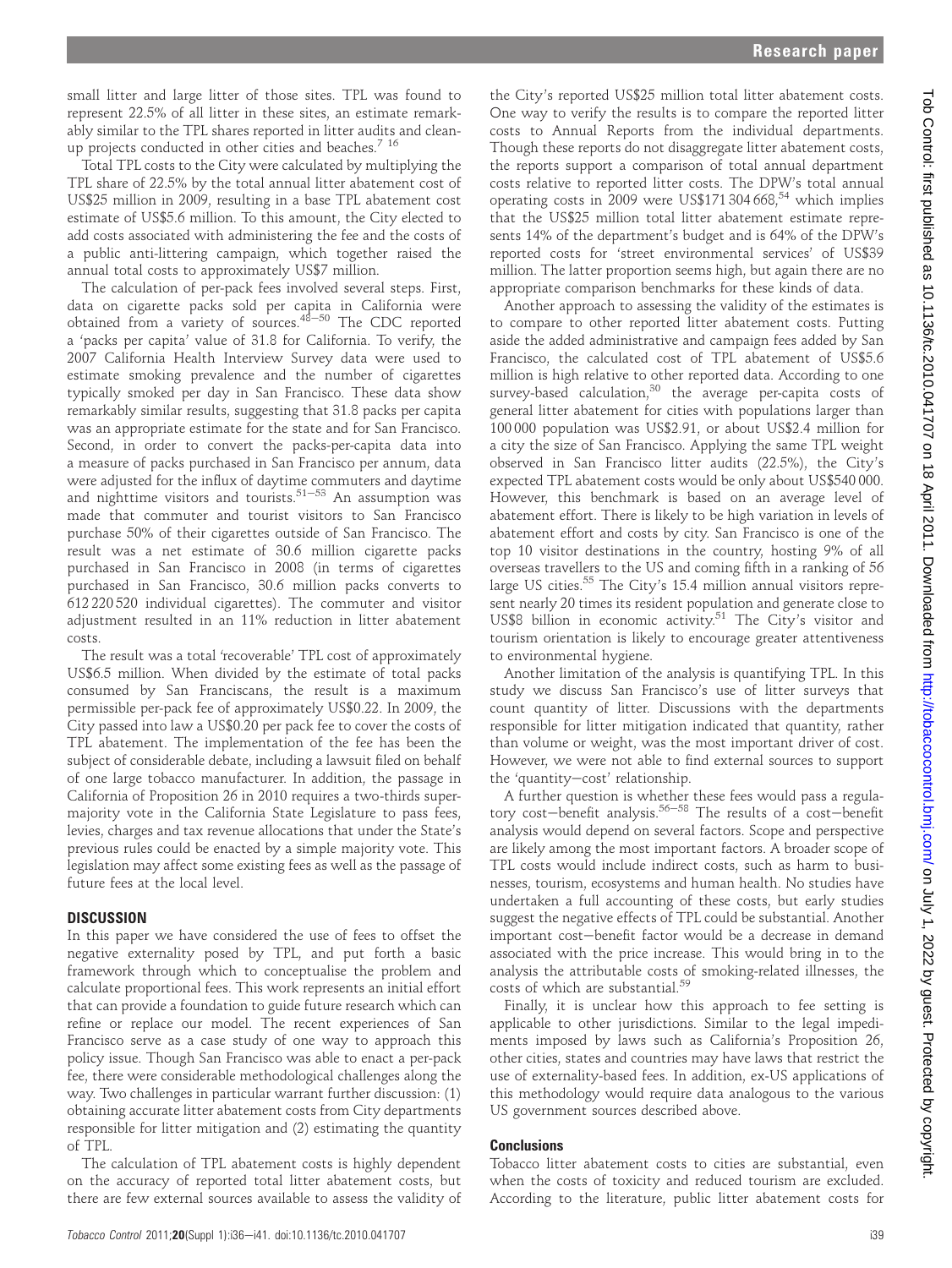#### What this paper adds

- ▶ Several studies have identified innovative policies to address the myriad negative externalities associated with tobacco consumption. One policy area in which there is little existing research is tobacco litter mitigation. Tobacco litter is toxic, slow to decompose, costly to manage, and growing in volume as indoor smoking bans move smokers outside.
- $\triangleright$  This study describes one way to address the problem of tobacco litter: offsetting the costs by levying fees on tobacco sellers. We describe the recent experiences of San Francisco, California, where tobacco litter fees have been implemented for the past year. This paper puts forth a framework and methodology that can be applied to other jurisdictions interested in recouping the costs of tobacco litter.

large US cities range from US\$3 million to US\$16 million per year.16 <sup>30</sup> TPL typically comprises between 22% and 36% of all visible litter,<sup>16 30</sup> <sup>60</sup> implying that total public TPL direct abatement costs range from about US\$0.5 million to US\$6 million for a city the size of San Francisco. The costs of mitigating the negative externalities of TPL in a city the size of San Francisco can be offset by implementing a fee ranging of approximately US\$0.20 per pack. Greater efforts should be made to address the problems associated with TPL, and cities should consider implementing fees to offset the costs of the negative externality.

Acknowledgements We thank Paul Ledesma, who at the time the research was completed served as the City Government Zero Waste Coordinator in the City and County of San Francisco Department of the Environment.

Funding This work was funded by the City of San Francisco.

Competing interests None.

Provenance and peer review Not commissioned; externally peer reviewed.

#### **REFERENCES**

- 1. **Coase RH.** The Firm, the Market and the Law. Chicago, IL: The University of Chicago Press, 1988.
- 2. **Diamond PA.** Consumption Externalities and Imperfect Corrective Pricing. The Bell Journal of Economics and Management Science 1973:4:526-38.
- 3. Hines JR. Taxing consumption and other sins. J Econ Perspect 2007;21:49-68
- 4. **USDA.** Tobacco Outlook. Electronic Outlook Report from the Electronic Research Service TBS-263. Washington, DC: United States Department of Agriculture, 2007.
- 5. Novotny TE, Zhao F. Consumption and production waste: another externality of tobacco use. Tob Control 1999; $8.75-80$ .
- 6. Bator R, Bryan A, Schultz PW. Who Gives a Hoot? Intercept Surveys of Litterers and Dosposers. Environ Behav. Published online first 19 Oct 2010. doi:10.1177/ 0013916509356884.
- 7. **Ocean Conservancy.** A Rising Tide of Ocean Debris: Report of the 2009 International Coastal Cleanup. Washington, DC: Ocean Conservancy, 2009.
- 8. **Atwater KM.** Anti-littering campaign targets cigarette butts. Government Product News 2005;44:3.
- 9. **Jeff H.** The week; tobacco trash dominates Haul at State Shoreline. New York Times 2006:2.
- 10. **Johnson J.** Where there's smoke, there's litter. Waste News 2006:11:36
- 11. **Moriwaki H,** Kitajima S, Katahira K. Waste on the roadside, "poi-sute" waste: Its distribution and elution potential of pollutants into environment. Waste Manag 2009;29:1192-7.
- 12. Novotny TE, Lum K, Smith E, et al. Cigarette butts and the case for an environmental policy on hazardous cigarette waste. Int J Res Public Health 2009;6:1691-705
- 13. **Kaufman L,** Cullotta KA, Wollan M, et al. Cigarette butts: tiny trash that piles up. New York Times 2009:12.
- 14. Marais M, Armitage N, Pithey S. A study of the litter loadings in urban drainage systems-methodology and objectives. Water Sci Technol 2001;44:99.
- 15. **Al-Hamdan AZ**, Nnadi FN, Romah MS, Performance reconnaissance of stormwater proprietary best management practices. J Environ Sci Health A Tox Hazard Subst Environ Eng 2007;42:427-37.
- 16. Keep America Beautiful, Beck RW. Literature Review-Litter: A Review of Litter Studies, Attitude Surveys, and Other Litter-Related Literature. Stamford, CT: Keep America Beautiful & R.W. Beck, 2007.
- 17. BBC News. Litter Rubbishes Tourism Trade. BBC News 2004. http://newsvote.bbc. co.uk.
- 18. **Derraik JGB.** The pollution of the marine environment by plastic debris: a review. Mar Pollut Bull 2002;44:842-52.
- 19. Klein EG, Forster JL, McFadden B, et al. Minnesota Tobacco-Free Park Policies: Attitudes of the General Public and Park Officials. Nicotine & Tobacco Research: Oxford University Press/UK, 2007:49-55.
- 20. Kozak M, Bigne E, Gonzalez A, et al. Cross-cultural behaviour research in tourism: a case study on destination image. In: Crouch GI, Perdue RR, Timmermans HJP, et al, eds. Consumer Psychology of Tourism, Hospitality, and Leisure: Volume 3. Cambridge, MA: CABI Publishing, 2004.
- 21. Leous JP, Parry NB. Who is responsible for marine debris? the international politics of cleaning our oceans.  $J$  Int Affairs 2005; 59:257-69.
- 22. Lundie S, Dwyer L, Forsyth P. Environmental-Economic Measures of Tourism Yield. Journal of Sustainable Tourism: Multilingual Matters 2007:503-19.
- 23. Moore CJ. Synthetic polymers in the marine environment: a rapidly increasing, longterm threat. Environ Res 2008;108:131-9.
- 24. Butterfield C, Myers D, Hilker E, et al. The Florida Litter Study: Economic Impacts of Litter on Florida's Businesses. Gainesville, FL: Florida Center for Solid and Hazardous Waste Management (for the Florida Legislature and the Florida Department of Environmental Protection, 1999.
- 25. Centers for Disease Control and Prevention. Ingestion of cigarettes and cigarette butts by children. MMWR Morbid Mortal Wkly Rep 1997;46:125.
- 26. **Ellaway A,** Morris G, Curtice J, et al. Associations between health and different types of environmental incivility: a Scotland-wide study. Public Health 2009:708-13.
- 27. JAMA. Ingestion of cigarettes and cigarette butts by children-Rhode Island, January 1994-July 1996. JAMA 1997;277:785.
- 28. **Micevska T,** Warne MS, Pablo F, et al. Variation in, and causes of, toxicity of cigarette butts to a cladoceran and microtox. Arch Environ Contam Toxicol  $2006:50:205-12$
- 29. Novotny TE, Hardin SN, Hovda LR, et al. Tobacco and cigarette butt consumption in humans and animals. Tob Control 2011;20(Supp 1):i16-i19.
- 30. Kep America Beautiful, MSW Consultants. National Visible Litter Survey and Litter Cost Study. New Market, MD: Keep America Beautiful/Mid-Atlantic Solid Waste Consultants, 2009.
- 31. Schultz PW, Large LB, Tabanico J, et al. Littering Behavior in America: Results of a National Study. San Marcos, CA: Action Research/Keep America Beautiful, 2009.
- 32. **City of Baltimore.** The Cost of Litter. *Cleaner Greener Baltimore* 2010.<br>33. **Pitfield J.** Bathbone G. City of Toronto Launches Litter Prevention Progr
- Pitfield J, Rathbone G. City of Toronto Launches Litter Prevention Program. City of Toronto 2003.
- 34. New Scientist. Graffiti and litter lead to more street crime. New Scientist 2008;199:17.
- 35. Selby M. Understanding Urban Tourism: Image, Culture, and Experience. New York, NY: I.B. Tauris & Co Ltd, 2004.
- 36. **Smith E.** On the Jersey Shore, Business Crumbles Like a Sand Castle. BusinessWeek 1987. cover story.
- 37. Krisberg K. Cigarette Butt Pollution Project takes aim at tons of toxic waste Nation's Health 2009;39:28.
- 38. Register K. Cigarette Butts as Litter: Toxic as Well as Ugly? Underwater Naturalist Bulletin of the American Littoral Society. 2000;25. http://www.cigarettelitter.org (accessed 28 May 2009).
- 39. **Ahmad S,** Franz GA. Raising taxes to reduce smoking prevalence in the US: a simulation of the anticipated health and economic impacts. Public Health 2008;122:3-10.
- 40. **Carpenter C,** Cook PJ. Cigarette taxes and youth smoking: new evidence from national, state, and local Youth Risk Behavior Surveys. J Health Econ 2008;27:287-99.
- 41. **Chaloupka FJ,** Pacula RL. Sex and race differences in young people's responsiveness to price and tobacco control policies. Tob Control 1999;  $8:373-7$ .
- 42. Franz GA. Price effects on the smoking behaviour of adult age groups. Public Health  $2008:122:1343-8$
- 43. Gallus S, Schiaffino A, La Vecchia C, et al. Price and cigarette consumption in Europe. Tob Control 2006;15:114-19.
- 44. Lewitt EM, Coate D. The potential for using excise taxes to reduce smoking. J Health Econ 1982;1:121-45.
- 45. **Zhang B,** Cohen J, Ferrence R, et al. The impact of tobacco tax cuts on smoking initiation among Canadian young adults. Am  $J$  Prev Med 2006;30:474-9.
- 46. **HDR.** The City of San Francisco Streets Litter Re-Audit. Omaha, NE: HDR Engineering/ Brown, Vence & Associates, Inc./MGM Management, 2008.
- 47. McKenney M. Preliminary Report: San Francisco Super Site Data 2009. Osoyoos, BC, Canada: MGM Management & HDR Engineering, 2009.
- 48. Centers for Disease Control and Prevention. 2008 Tobacco Control Highlights: California. CDC State Tobacco Activities Tracking and Evaluation (STATE) System. Atlanta, GA: U.S. Centers for Disease Control and Prevention, 2009.
- 49. Centers for Disease Control and Prevention. Behavioral Risk Factor Survey. Atlanta, GA: U.S. Centers for Disease Control and Prevention, 2010.